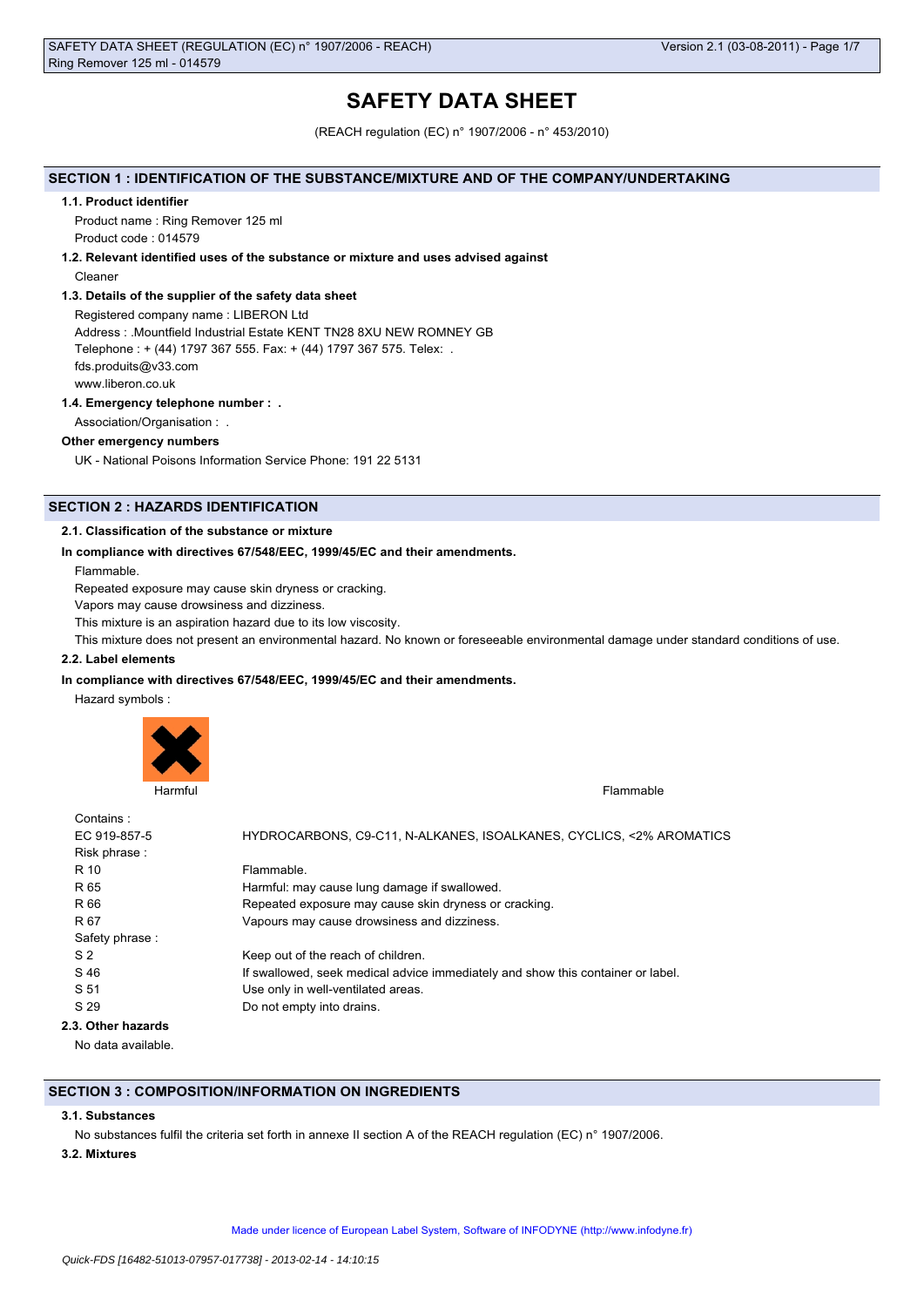#### **Composition :**

| Identification          | Name                   | Classification           | $\%$                  |
|-------------------------|------------------------|--------------------------|-----------------------|
| EC: 919-857-5           | HYDROCARBONS, C9-C11,  | GHS07, GHS08, GHS02, Dgr | $50 \le x \% \le 100$ |
| REACH: 01-2119463258-33 | N-ALKANES, ISOALKANES, | Xn                       |                       |
|                         | CYCLICS, <2% AROMATICS | H:226-304-336            |                       |
|                         |                        | EUH:066                  |                       |
|                         |                        | R: 10-65-66-67           |                       |
| CAS: 7631-86-9          | DIOXYDE DE SILICIUM    |                          | $10 \le x \% \le 25$  |
| INDEX: 007-001-01-2     | AMMONIA SOLUTION %     | GHS05, GHS09, Dgr        | $0 \le x \% \le 2.5$  |
| CAS: 1336-21-6          |                        | C,N                      |                       |
| EC: 215-647-6           |                        | H:314.1B-400             |                       |
|                         |                        | $R: 34-50$               |                       |

### **SECTION 4 : FIRST AID MEASURES**

As a general rule, in case of doubt or if symptoms persist, always call a doctor.

NEVER induce swallowing by an unconscious person.

#### **4.1. Description of first aid measures**

#### **In the event of exposure by inhalation :**

In the event of massive inhalation, remove the person exposed to fresh air. Keep warm and at rest.

### **In the event of splashes or contact with eyes :**

Wash thoroughly with soft, clean water for 15 minutes holding the eyelids open.

### **In the event of splashes or contact with skin :**

Remove contaminated clothing and wash the skin thoroughly with soap and water or a recognised cleaner.

Watch out for any remaining product between skin and clothing, watches, shoes, etc.

If the contaminated area is widespread and/or there is damage to the skin, a doctor must be consulted or the patient transferred to hospital.

### **In the event of swallowing :**

In the event of swallowing, if the quantity is small (no more than one mouthful), rinse the mouth with water and consult a doctor. Seek medical attention immediately, showing the label.

If swallowed accidentally, call a doctor to ascertain whether observation and hospital care will be necessary. Show the label.

# **4.2. Most important symptoms and effects, both acute and delayed**

#### No data available.

# **4.3. Indication of any immediate medical attention and special treatment needed**

No data available.

# **SECTION 5 : FIREFIGHTING MEASURES**

Flammable.

Chemical powders, carbon dioxide and other extinguishing gas are suitable for small fires.

#### **5.1. Extinguishing media**

Keep packages near the fire cool, to prevent pressurised containers from bursting.

#### **Suitable methods of extinction**

- In the event of a fire, use :
- sprayed water or water mist
- water with AFFF (Aqueous Film Forming Foam) additive
- halon
- foam
- multipurpose ABC powder
- BC powder
- carbon dioxide (CO2)

Prevent the effluent of fire-fighting measures from entering drains or waterways.

### **Unsuitable methods of extinction**

In the event of a fire, do not use :

- water jet

### **5.2. Special hazards arising from the substance or mixture**

A fire will often produce a thick black smoke. Exposure to decomposition products may be hazardous to health.

Do not breathe in smoke.

In the event of a fire, the following may be formed :

- carbon monoxide (CO)
- carbon dioxide (CO2)
- nitrogen oxide (NO)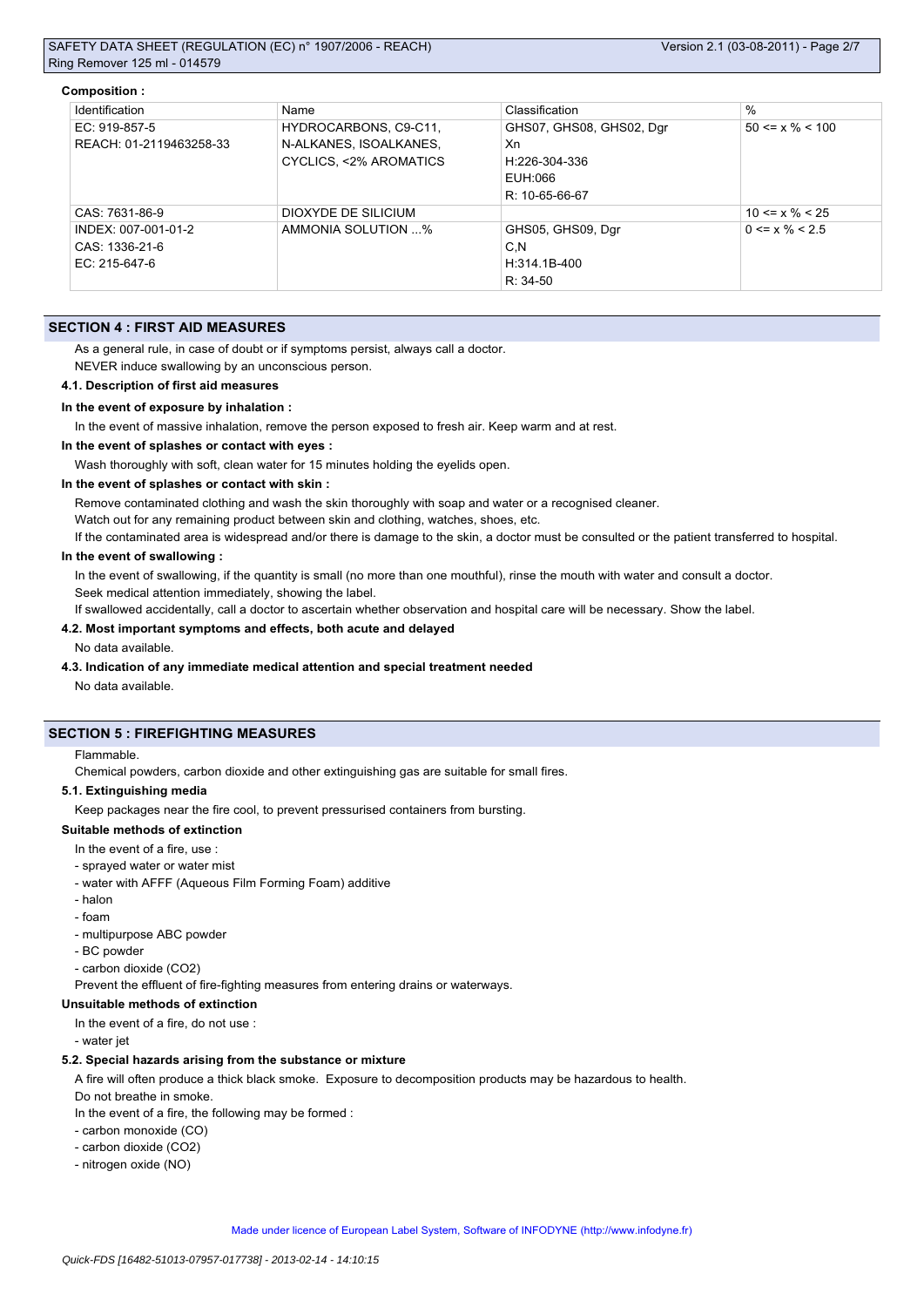# - nitrogen dioxide (NO2)

# **5.3. Advice for firefighters**

Fire-fighting personnel are to be equipped with autonomous insulating breathing apparatus.

# **SECTION 6 : ACCIDENTAL RELEASE MEASURES**

# **6.1. Personal precautions, protective equipment and emergency procedures**

Consult the safety measures listed under headings 7 and 8.

# **For non fire-fighters**

Because of the organic solvents contained in the mixture, eliminate sources of ignition and ventilate the area.

Avoid inhaling the vapors.

If a large quantity has been spilt, evacuate all personnel and only allow intervention by trained operators equipped with safety apparatus.

# **For fire-fighters**

Fire-fighters will be equipped with suitable personal protective equipment (See section 8).

# **6.2. Environmental precautions**

Contain and control the leaks or spills with non-combustible absorbent materials such as sand, earth, vermiculite, diatomaceous earth in drums for waste disposal.

Prevent any material from entering drains or waterways.

# **6.3. Methods and material for containment and cleaning up**

Clean preferably with a detergent, do not use solvents.

**6.4. Reference to other sections**

No data available.

# **SECTION 7 : HANDLING AND STORAGE**

Requirements relating to storage premises apply to all facilities where the mixture is handled.

# **7.1. Precautions for safe handling**

Always wash hands after handling.

Remove and wash contaminated clothing before re-using.

Ensure that there is adequate ventilation, especially in confined areas.

# **Fire prevention :**

Handle in well-ventilated areas.

Vapours are heavier than air. They can spread along the ground and form mixtures that are explosive with air.

Prevent the formation of flammable or explosive concentrations in air and avoid vapor concentrations higher than the occupational exposure limits.

Never inhale this mixture.

Prevent the accumulation of electrostatic charges with connections to earth.

The mixture can become electrostatically charged : always earth during decanting operations. Wear antistatic shoes and clothing and floors should be electrically conductive.

Use the mixture in premises free of naked flames or other sources of ignition and ensure that electrical equipment is suitably protected.

Keep packages tightly closed and away from sources of heat, sparks and naked flames.

Do not use tools which may produce sparks. Do not smoke.

# Prevent access by unauthorised personnel.

**Recommended equipment and procedures :**

For personal protection, see section 8.

Observe precautions stated on label and also industrial safety regulations.

Avoid inhaling vapors.

Avoid inhaling vapors. Carry out any industrial operation which may give rise to this in a sealed apparatus.

Provide vapor extraction at the emission source and also general ventilation of the premises.

Packages which have been opened must be reclosed carefully and stored in an upright position.

### **Prohibited equipment and procedures :**

# No smoking, eating or drinking in areas where the mixture is used.

**7.2. Conditions for safe storage, including any incompatibilities**

No data available.

## **Storage**

Keep out of reach of children.

Keep the container tightly closed in a dry, well-ventilated place

Keep away from all sources of ignition - do not smoke.

Keep well away from all sources of ignition, heat and direct sunlight

Avoid accumulation of electrostatic charges.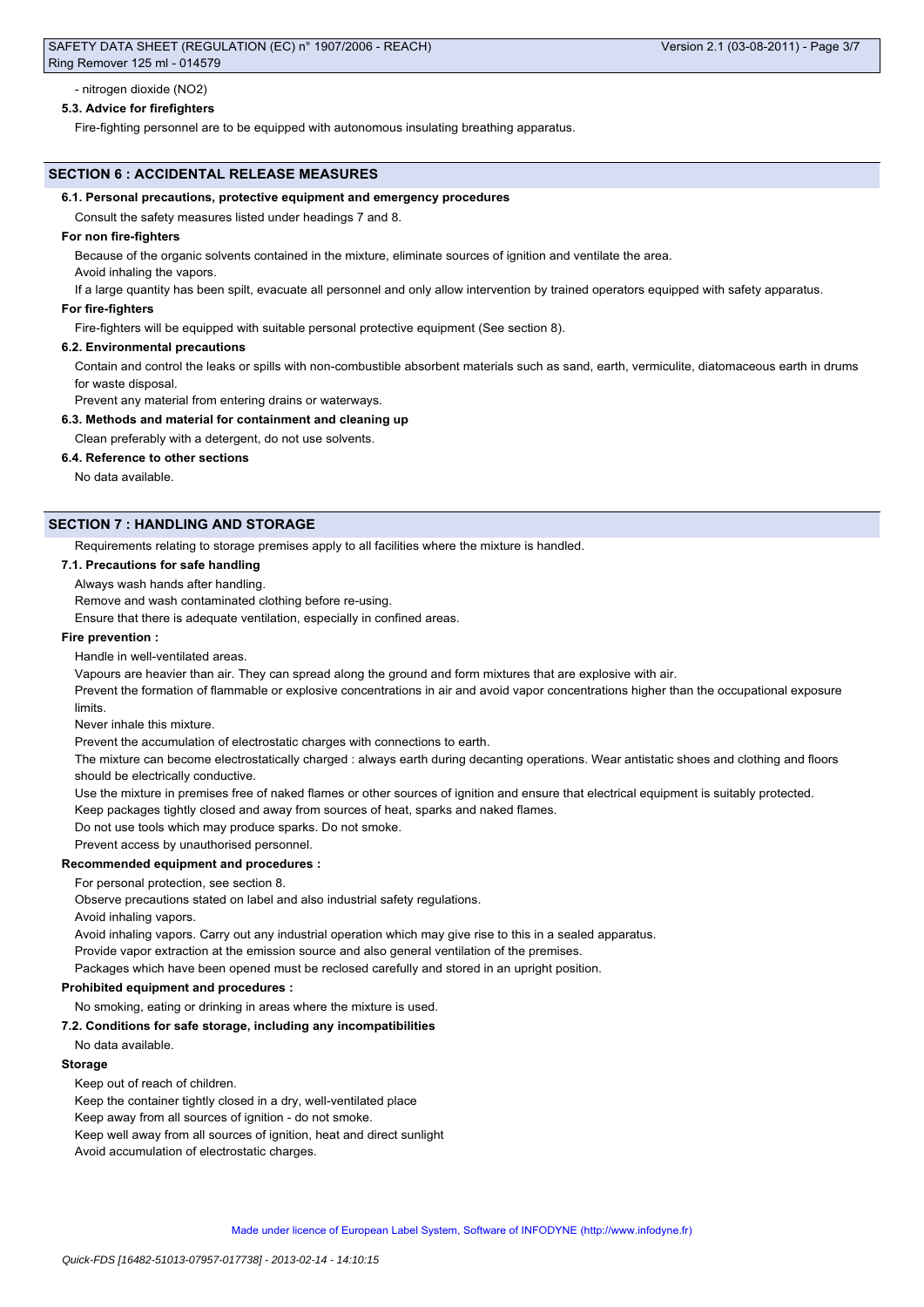The floor must be impermeable and form a collecting basin so that, in the event of an accidental spillage, the liquid cannot spread beyond this area.

### **Packaging**

Always keep in packaging made of an identical material to the original.

# **7.3. Specific end use(s)**

No data available.

### **SECTION 8 : EXPOSURE CONTROLS/PERSONAL PROTECTION**

### **8.1. Control parameters**

#### **Occupational exposure limits :**

| - Germany - AGW (BAuA - TRGS 900, 21/06/2010) : |       |                                |        |                  |
|-------------------------------------------------|-------|--------------------------------|--------|------------------|
| CAS                                             | VME : | VME:                           | Excess | <b>Notes</b>     |
| 7631-86-9                                       |       | $4 \text{ mg/m}$ $3 \text{ E}$ |        | <b>DFG, 2, Y</b> |

### **8.2. Exposure controls**

#### **Personal protection measures, such as personal protective equipment**

Use personal protective equipment that is clean and has been properly maintained.

Store personal protective equipment in a clean place, away from the work area.

Never eat, drink or smoke during use. Remove and wash contaminated clothing before re-using. Ensure that there is adequate ventilation, especially in confined areas.

### **- Eye / face protection**

Avoid contact with eyes.

Use eye protectors designed to protect against liquid splashes

Before handling, wear safety goggles in accordance with standard EN166.

#### **- Hand protection**

Use suitable protective gloves that are resistant to chemical agents in accordance with standard EN374.

Gloves must be selected according to the application and duration of use at the workstation.

Protective gloves need to be selected according to their suitability for the workstation in question : other chemical products that may be handled, necessary physical protections (cutting, pricking, heat protection), level of dexterity required.

Type of gloves recommended :

- Nitrile rubber (butadiene-acrylonitrile copolymer rubber (NBR))

- PVA (Polyvinyl alcohol)

Recommended properties :

- Impervious gloves in accordance with standard EN374

# **- Body protection**

Avoid skin contact.

Wear suitable protective clothing.

Suitable type of protective clothing :

In the event of substantial spatter, wear liquid-tight protective clothing against chemical risks (type 3) in accordance with EN14605 to prevent skin contact.

In the event of a risk of splashing, wear protective clothing against chemical risks (type 6) in accordance with EN13034 to prevent skin contact.

Work clothing worn by personnel shall be laundered regularly.

# After contact with the product, all parts of the body that have been soiled must be washed.

# **- Respiratory protection**

Avoid breathing vapours.

If the ventilation is insufficient, wear appropriate breathing apparatus.

When workers are confronted with concentrations that are above occupational exposure limits, they must wear a suitable, approved, respiratory protection device.

Anti-gas and vapour filter(s) (Combined filters) in accordance with standard EN14387 :

- A1 (Brown)

# **SECTION 9 : PHYSICAL AND CHEMICAL PROPERTIES**

# **9.1. Information on basic physical and chemical properties**

| <b>General information:</b>                            |                                                  |  |  |  |
|--------------------------------------------------------|--------------------------------------------------|--|--|--|
| Physical state:                                        | fluid liguid.                                    |  |  |  |
| Important health, safety and environmental information |                                                  |  |  |  |
| $pH$ :                                                 | Not relevant.                                    |  |  |  |
| Flash point interval :                                 | not relevant.                                    |  |  |  |
| Flash point interval :                                 | $21^{\circ}$ C <= Flash point <= 55 $^{\circ}$ C |  |  |  |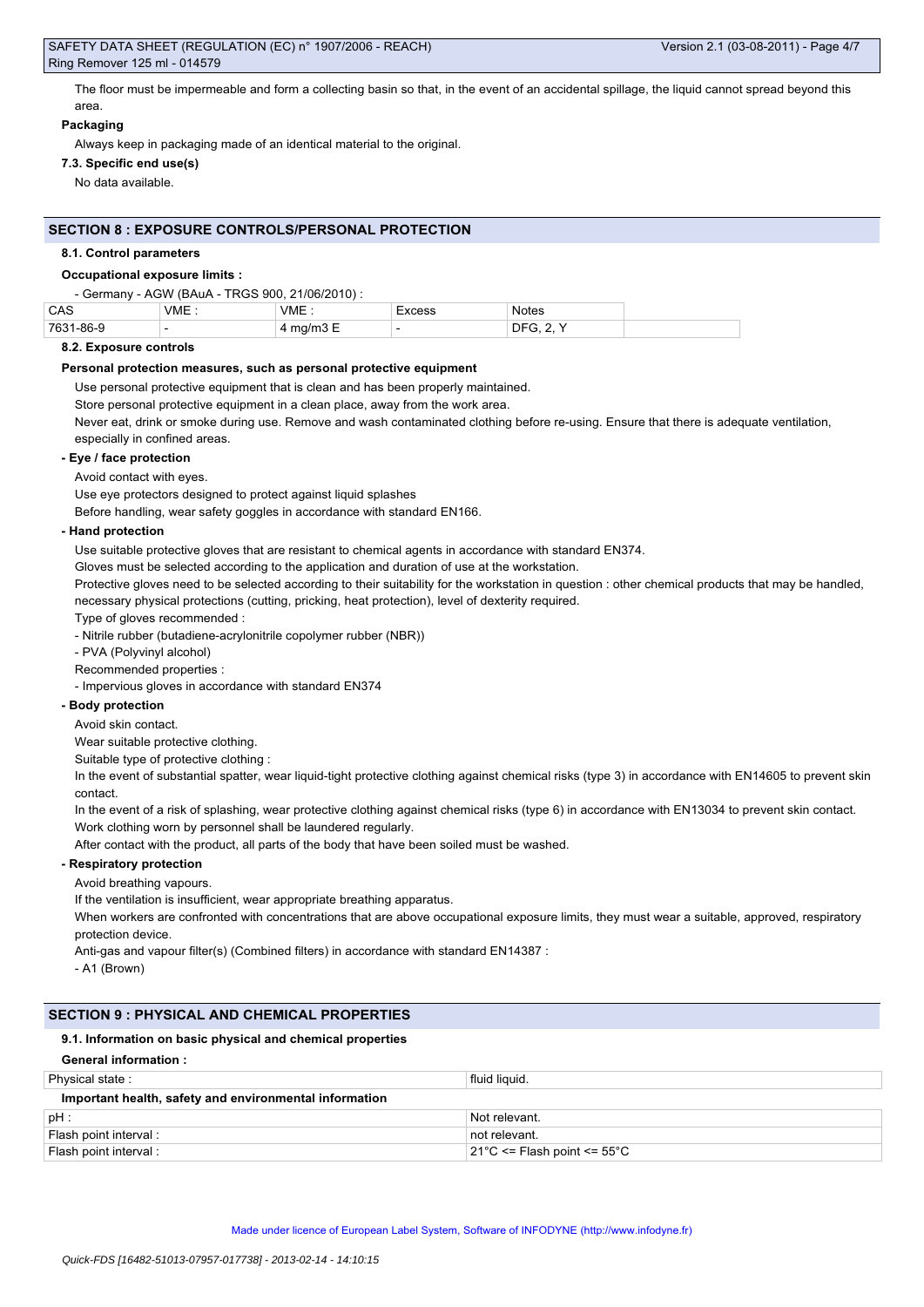## SAFETY DATA SHEET (REGULATION (EC) n° 1907/2006 - REACH) Ring Remover 125 ml - 014579

| Vapour pressure : | ∣ not relevant.          |  |  |  |
|-------------------|--------------------------|--|--|--|
| Density:          | $1.1 - 1.4$              |  |  |  |
| Water solubility: | Insoluble.               |  |  |  |
| Viscosity:        | $\rm v < 7$ mm2/s (40°C) |  |  |  |

# **9.2. Other information**

No data available.

### **SECTION 10 : STABILITY AND REACTIVITY**

#### **10.1. Reactivity**

No data available.

### **10.2. Chemical stability**

This mixture is stable under the recommended handling and storage conditions in section 7.

#### **10.3. Possibility of hazardous reactions**

When exposed to high temperatures, the mixture can release hazardous decomposition products, such as carbon monoxide and dioxide, fumes and nitrogen oxide.

### **10.4. Conditions to avoid**

Any apparatus likely to produce a flame or to have a metallic surface at high temperature (burners, electric arcs, furnaces etc.) must not be allowed on the premises.

Avoid :

- accumulation of electrostatic charges.

- heating

- heat

- flames and hot surfaces

# **10.5. Incompatible materials**

### **10.6. Hazardous decomposition products**

The thermal decomposition may release/form :

- carbon monoxide (CO)
- carbon dioxide (CO2)
- nitrogen oxide (NO)
- nitrogen dioxide (NO2)

# **SECTION 11 : TOXICOLOGICAL INFORMATION**

### **11.1. Information on toxicological effects**

Exposure to vapours from solvents in the mixture in excess of the stated occupational exposure limit may result in adverse health effects such as mucous membrane and respiratory system irritation and adverse effects on kidney, liver and central nervous system.

Symptoms produced will include headaches, numbness, dizziness, fatigue, muscular asthenia and, in extreme cases, loss of consciousness. Repeated or prolonged contact with the mixture may cause removal of natural oil from the skin resulting in non-allergic contact dermatitis and absorption through the skin.

Splashes in the eyes may cause irritation and reversible damage

Narcotic effects may occur, such as drowsiness, narcosis, decreased alertness, loss of reflexes, lack of coordination or dizziness.

Effects may also occur in the form of violent headaches or nausea, judgement disorder, giddiness, irritability, fatigue or memory disturbance. Aspiration toxicity includes severe acute effects such as chemical pneumonia, varying degrees of pulmonary injury or death following aspiration.

# **11.1.1. Substances**

No toxicological data available for the substances.

### **11.1.2. Mixture**

No toxicological data available for the mixture.

#### **Aspiration hazard :**

Aspiration toxicity includes severe acute effects such as chemical pneumonia, varying degrees of pulmonary injury or death following aspiration.

# **Monograph(s) from the IARC (International Agency for Research on Cancer) :**

CAS 7631-86-9 : IARC Group 3 : The agent is not classifiable as to its carcinogenicity to humans.

### **SECTION 12 : ECOLOGICAL INFORMATION**

### **12.1. Toxicity**

### **12.1.1. Substances**

No aquatic toxicity data available for the substances.

#### **12.1.2. Mixtures**

No aquatic toxicity data available for the mixture.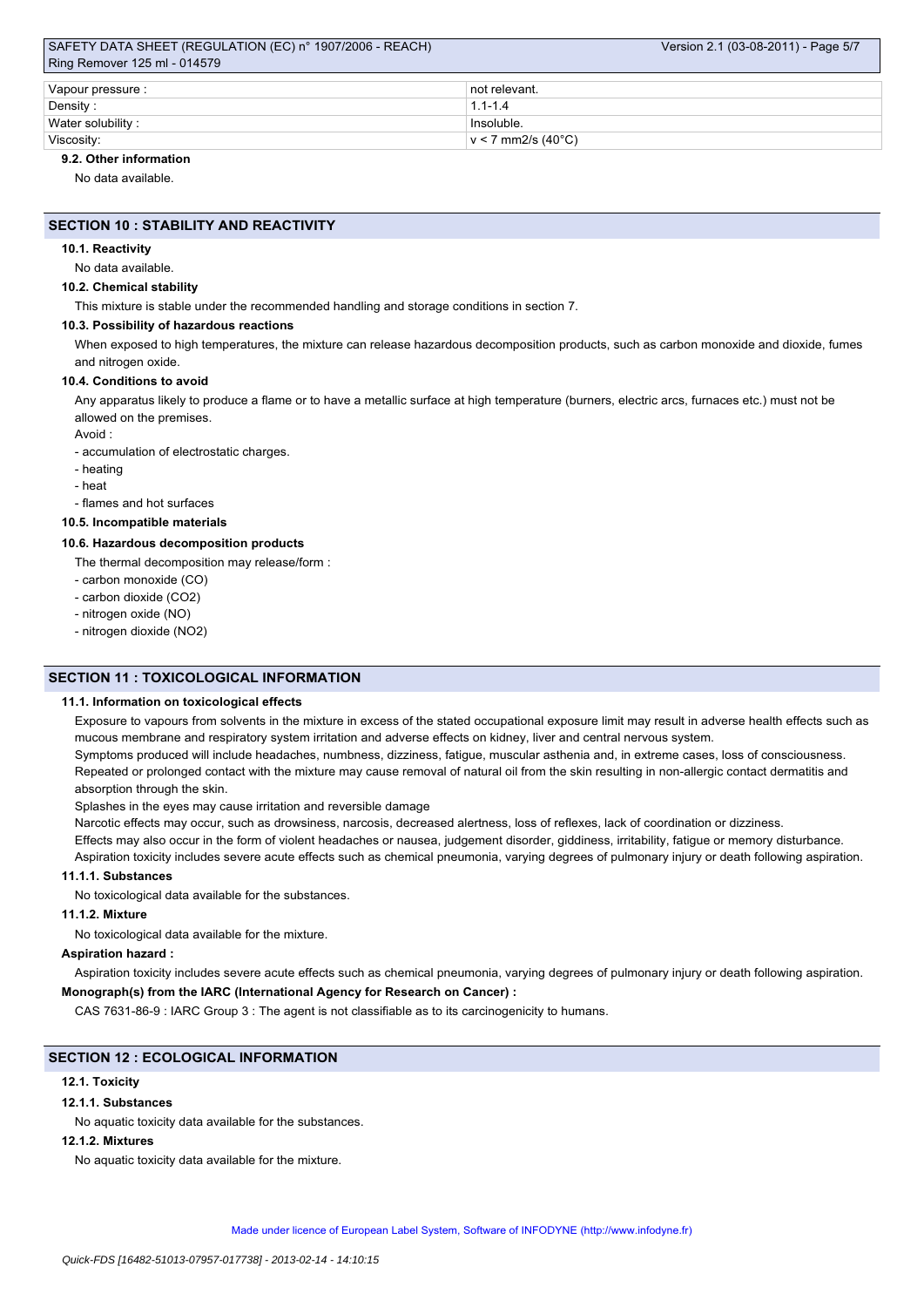# SAFETY DATA SHEET (REGULATION (EC) n° 1907/2006 - REACH) Ring Remover 125 ml - 014579

### **12.2. Persistence and degradability**

#### No data available.

### **12.3. Bioaccumulative potential**

No data available.

#### **12.4. Mobility in soil**

No data available.

# **12.5. Results of PBT and vPvB assessment**

No data available.

# **12.6. Other adverse effects**

No data available.

### **SECTION 13 : DISPOSAL CONSIDERATIONS**

Proper waste management of the mixture and/or its container must be determined in accordance with Directive 2008/98/EC. CAUTION: Oil cloths can self combust. Do not leave impregnated cloths in bundles. Before discarding lay them flat outside to dry to avoid a fire hazard.

## **13.1. Waste treatment methods**

Do not pour into drains or waterways.

#### **Waste :**

Waste management is carried out without endangering human health, without harming the environment and, in particular without risk to water, air, soil, plants or animals.

Recycle or dispose of waste in compliance with current legislation, preferably via a certified collector or company.

Do not contaminate the ground or water with waste, do not dispose of waste into the environment.

### **Soiled packaging :**

Empty container completely. Keep label(s) on container. Give to a certified disposal contractor.

## **SECTION 14 : TRANSPORT INFORMATION**

Transport product in compliance with provisions of the ADR for road, RID for rail, IMDG for sea and ICAO/IATA for air transport (ADR 2011 -IMDG 2010 - ICAO/IATA 2011).

- Classification :



#### UN1993=FLAMMABLE LIQUID, N.O.S.

| <b>ADR/RID</b> | Class | Code                     | Pack gr. | Label          | Ident.          | LQ                       | Provis.                  | EQ             | Cat.           | Tunnel |
|----------------|-------|--------------------------|----------|----------------|-----------------|--------------------------|--------------------------|----------------|----------------|--------|
|                | 3     | F <sub>1</sub>           | Ш        | 3              | 30              | 5 <sub>L</sub>           | 274 601<br>640EE         | E <sub>1</sub> | 3              | D/E    |
| <b>IMDG</b>    | Class | 2°Label                  | Pack gr. | LQ             | <b>EMS</b>      | Provis.                  | EQ                       |                |                |        |
|                | 3     | $\overline{\phantom{0}}$ | Ш        | 5 <sub>L</sub> | $F-E$ , $S-E$   | 223 274<br>955           | E <sub>1</sub>           |                |                |        |
| <b>IATA</b>    | Class | 2°Label                  | Pack gr. | Passager       | ⊩Passager       | Cargo                    | Cargo                    | note           | EQ             |        |
|                | 3     | $\overline{\phantom{a}}$ | Ш        | 355            | 60 L            | 366                      | 220 L                    | A <sub>3</sub> | E <sub>1</sub> |        |
|                | 3     | $\overline{\phantom{a}}$ | Ш        | Y344           | 10 <sub>L</sub> | $\overline{\phantom{0}}$ | $\overline{\phantom{0}}$ | A <sub>3</sub> | E <sub>1</sub> |        |

## **SECTION 15 : REGULATORY INFORMATION**

```
15.1. Safety, health and environmental regulations/legislation specific for the substance or mixture
```
Packaging to be fitted with child-resistant fastenings (see EC Regulation No. 1272/2008, Annex II, Part 3). Containers to be fitted with a tactile warning of danger (see EC Regulation No. 1272/2008, Annex II, Part 3).

# **- Particular provisions :**

No data available.

### **15.2. Chemical safety assessment**

No data available.

# **SECTION 16 : OTHER INFORMATION**